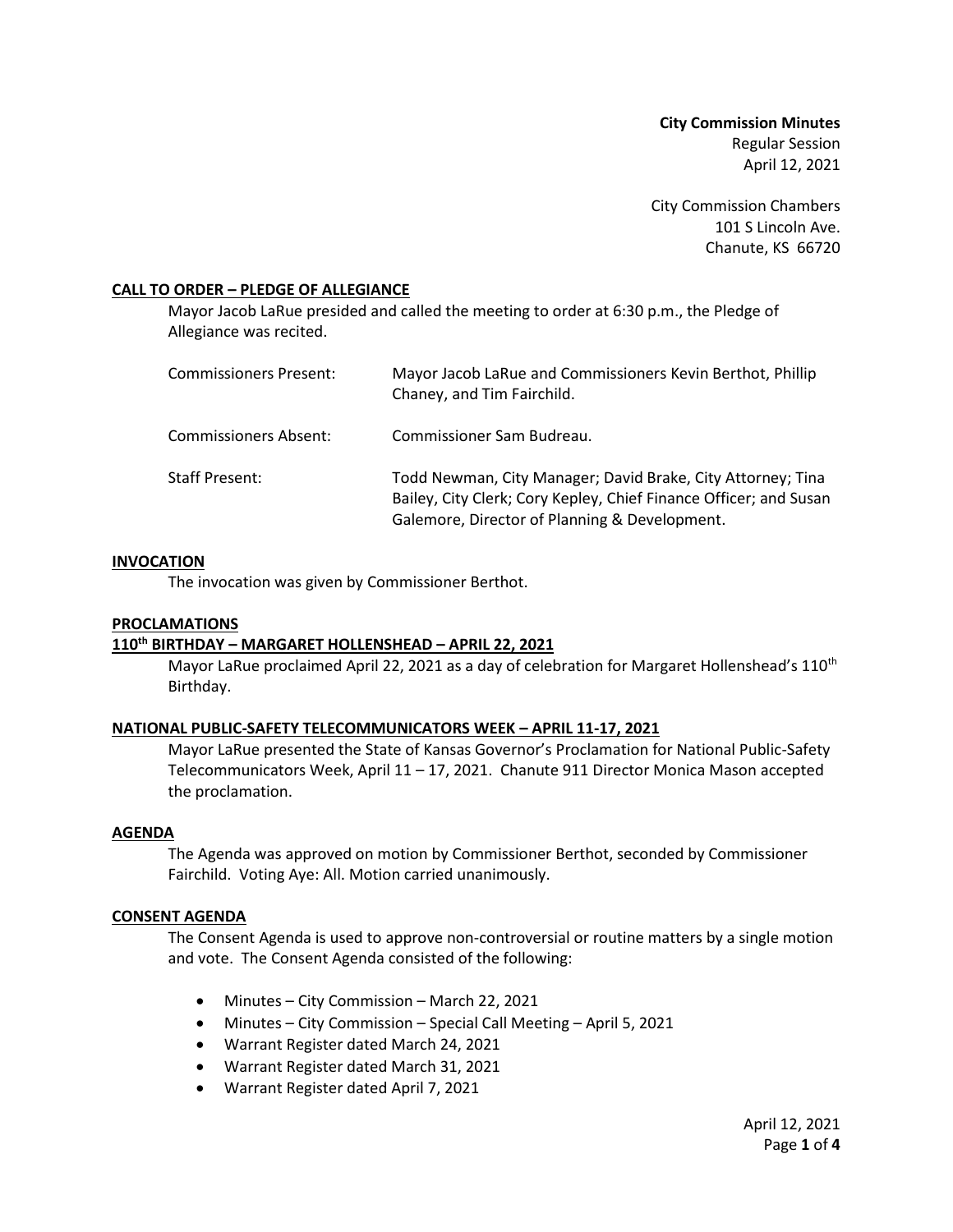- Review Various Board and Committee Minutes and Reports
- Request to Temporarily Block Main Street from Forest to Lafayette Royster Middle School Parade – April 20, 2021
- Consider Use and Temporary Closure of Certain City Parking Lots and Streets for Safari Family Fun Day – April 24, 2021

Royster Middle School Principal Don Epps provided a brief overview of the school's request.

Motion made by Commissioner Fairchild, seconded by Commissioner Berthot, to approve the Consent Agenda. Voting Aye: All. Motion carried unanimously.

### **PUBLIC COMMENTS**

None.

### **CITY MANAGER'S REPORT**

City Manager Todd Newman gave his report on City activities and operations. Items reported on included an update on upcoming FCC regulations requiring residents to switch to 10-digit telephone calling.

City Manager Newman reported that the Santa Fe Ball Complex Ribbon Cutting will be held on Tuesday, April 20, 2021 at 3:30 p.m., boys' field.

### **OLD BUSINESS**

### **APPOINT MEMBER TO CHANUTE HOUSING AUTHORITY BOARD**

The Chanute Housing Authority Board is requesting that the City Commission appoint Jennifer Dietsch to the Board. Ms. Dietsch's appointment was unanimously approved by the Housing Authority Commission.

General discussion was made. Comments were made City Manager Todd Newman and City Attorney David Brake.

Commission consensus was made for the Mayor to appointment Jennifer Dietsch to the Chanute Housing Authority Board for a 4-year term.

### **CITY OF CHANUTE STRATEGIC PLAN**

This item was presented by City staff at the March 8, 2021 regular City Commission meeting for review and future consideration. Commission consensus was to place this item on the April 12, 2021 Agenda to allow the governing body time to review the plan.

By developing and implementing the Strategic Plan, City Management set's guidance and transparency for City Staff within their immediate department. The Strategic Plan will be reviewed and updated yearly, alongside the adopted annual budget. City staff plans to develop a 3–5-year Strategic Plan.

General discussion was made. Comments were made by City Manager Todd Newman.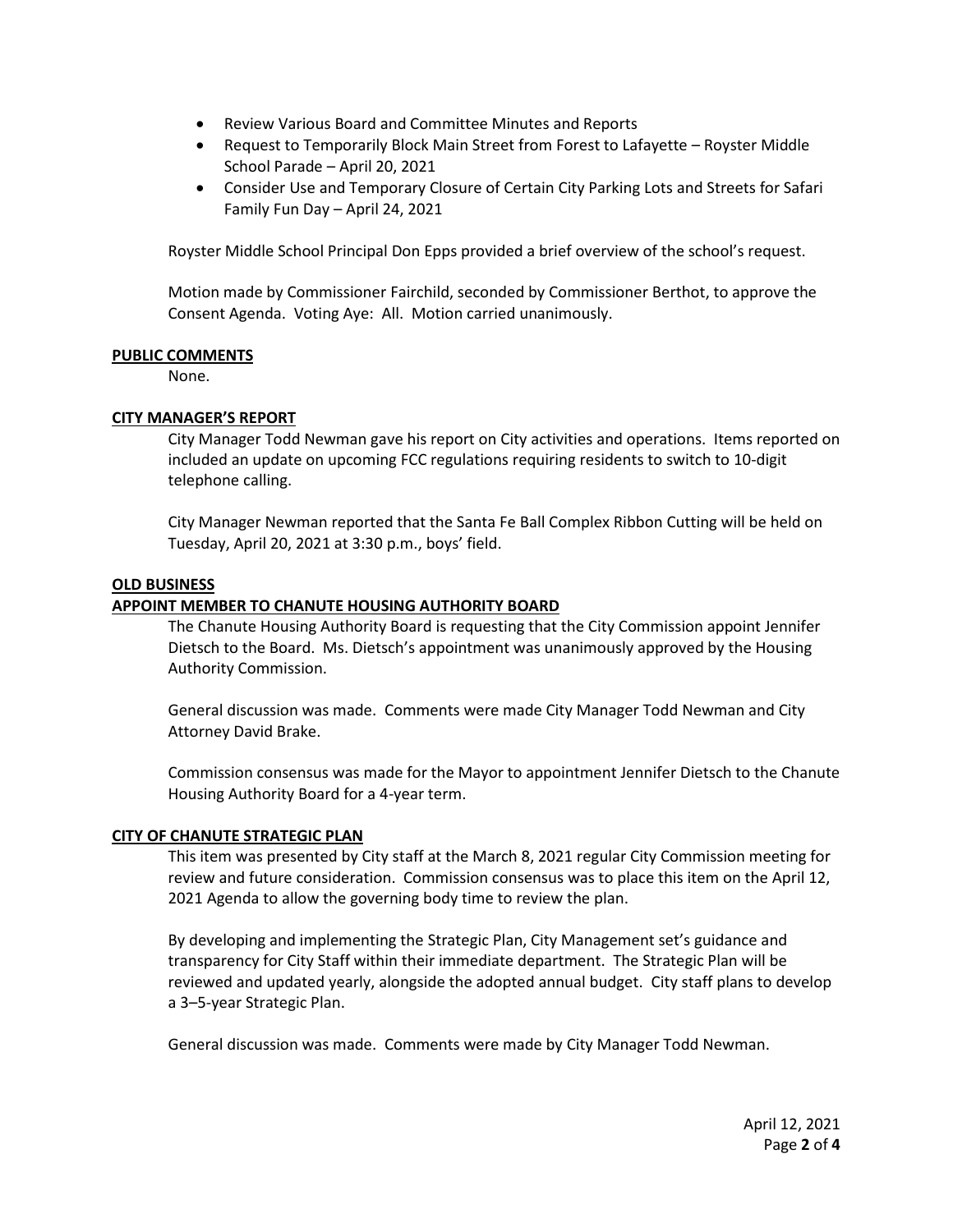The Commission provided feedback and consensus was made to approve the general format of the 2021 City of Chanute Strategic Plan and to provide the 2022 plan throughout the budget process.

## **NEW BUSINESS**

### **35TH & SANTA FE TRAFFIC SIGNAL**

General discussion on traffic signals from the City Commission resulted in City staff seeking quotes for the 35th and Santa Fe intersection. Gades Sales Co. Inc. has provided a quote in the amount of \$81,968 for the signal arms and hardware with the remaining material purchase, electric/water/gas/fiber utility relocation, and labor being done in house at an estimated project cost of \$200,000 - \$250,000. TranSystems provided an engineering service quote in the amount of \$9,250 for the project.

General discussion was made. Comments were made by City Manager Todd Newman, City Attorney David Brake, and Chief Finance Officer Cory Kepley.

Commission consensus was to obtain an engineer study prior to approval of installing traffic signals at 35<sup>th</sup> & Santa Fe and to place this item on a future Agenda for further review and discussion.

Motion made by Commissioner Berthot, seconded by Commissioner Fairchild, to authorize an engineer study by TranSystems in the amount of \$9,250 for traffic signals at 35th and Santa Fe. Voting Aye: All. Motion carried unanimously.

#### **NEIGHBORHOOD REVITALIZATION APPLICATION – GREEN LIVING FOUNDATION**

Green Living Foundation, Inc. has submitted an application under the Neighborhood Revitalization Program. It has been verified that the property listed under the scope of the application, 1201 Osa Martin Blvd. - parcel identification number 067-049-30-0-10-15-001.00-0 is within the scope of the city limits of Chanute. The application has been submitted and reviewed by the Neosho County Appraisers office along with the Neosho County Treasurer's office.

General discussion was made.

Motion made by Commissioner Fairchild, seconded by Commissioner Berthot, to approve the Neighborhood Revitalization Application – Green Living Foundation. Voting Aye: All. Motion carried unanimously.

### **AARP COMMUNITY CHALLENGE GRANT – DOWNTOWN RESTROOM**

There have been yearly requests for a downtown restroom. A drawing for a block structure to be constructed on the old Southside vacant lot south of the CRDA building was provided to the City Commission for review. City staff presented the current plans to the Downtown Revitalization Committee at their April 6, 2021 regular meeting with no objections.

Repurposing a downtown vacant lot is an eligible project to apply for an AARP Community Challenge grant, due April 14, 2021. The grant application would be requesting \$39,000 for